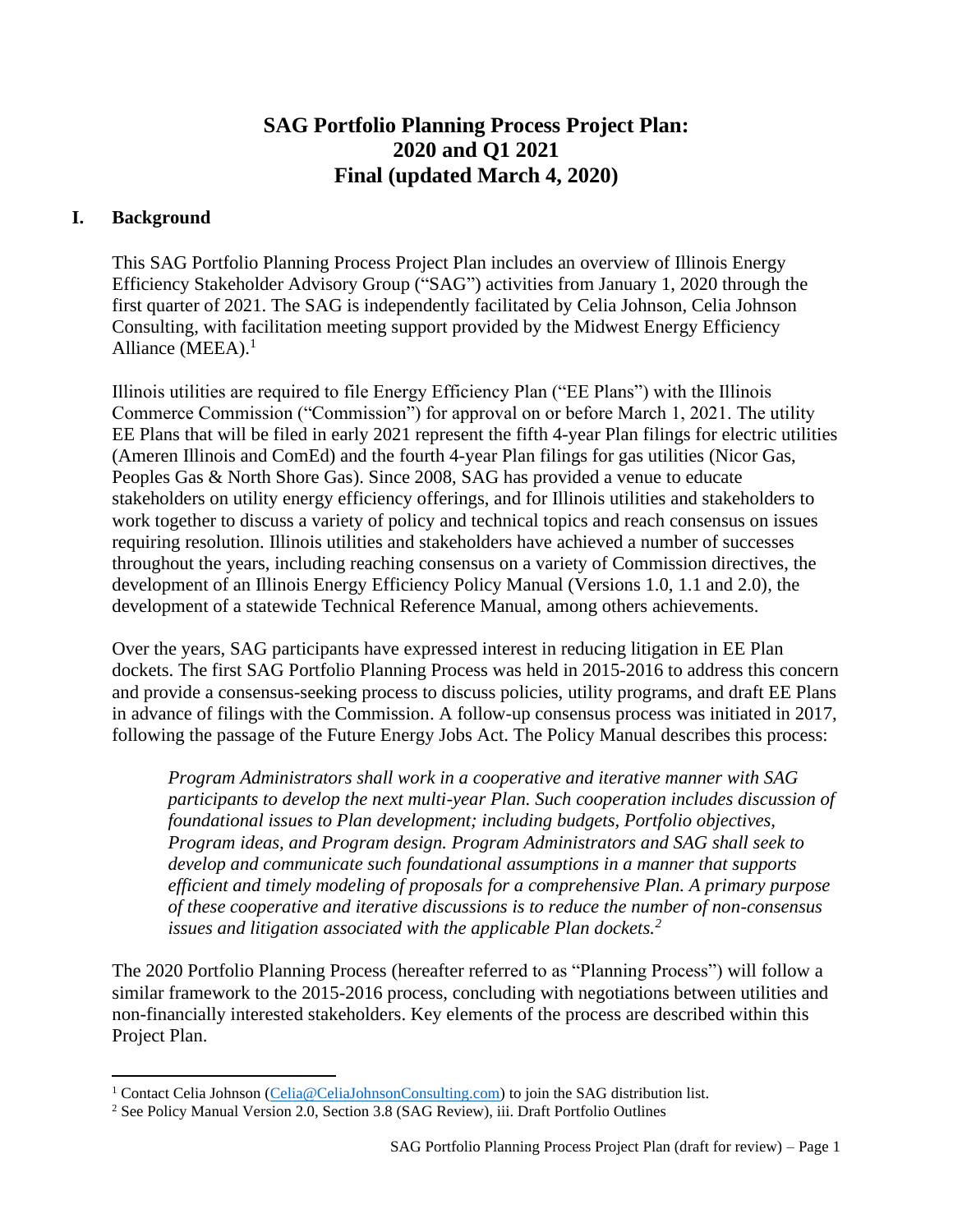### **II. Objective**

The objective of the SAG Portfolio Planning Process is to reach consensus on Illinois utility EE Plans for 2022-2025 for Ameren Illinois, ComEd, Nicor Gas, Peoples Gas & North Shore Gas, prior to utilities filing Plans with the Commission for approval on or before March 1, 2021.

#### **III. Disclaimer**

As described in Section 3.1 of Policy Manual Version 2.0, SAG discussions are intended to be in the nature of settlement discussions. As a matter of general agreement, written and/or oral positions or statements made during SAG meetings shall not be used by any party to contradict or impeach another party's position, or prove a party's position, in a Commission proceeding.

#### **IV. SAG Website**

The SAG website will serve as a resource during the Planning Process, with large group SAG agendas, meeting presentations and notes posted on specific meeting pages. Notes and follow-up from meetings with non-financially interested stakeholders will not be posted on the SAG website.

There is a dedicated Portfolio Planning Process page which will provide information to interested SAG participants on meetings, templates and other resources: <https://www.ilsag.info/meetings/portfolio-planning-process/>

## **V. Participation**

Participation in large group SAG meetings during the SAG Portfolio Planning Process is open to all interested parties, unless a topic presents a financial conflict of interest. Topics that present conflicts of interest may be identified in advance by the SAG Facilitator.

SAG participants include Illinois utilities administering energy efficiency programs (Ameren Illinois, ComEd, Nicor Gas, and Peoples Gas – North Shore Gas); stakeholders representing environmental advocacy, consumer advocacy, and ratepayer advocacy; Illinois Commerce Commission Staff; program implementation contractors; independent evaluators; the Illinois-TRM Administrator; community based organizations and other interested companies and organizations.

Portions of Planning Process meetings may need to be closed to financially-interested parties (such as discussion of performance issues, Third Party program planning in advance of a future RFP process, etc.). Negotiations at the conclusion of the Planning Process will be held with utilities and non-financially interested parties.

#### **Financial Conflict of Interest Policy**

A financial conflict of interest may be present when a SAG participant, in the judgment of the SAG Facilitator, may have a financial stake in a SAG discussion topic and participation by the financially interested party could have adverse consequences, such as hindering complete and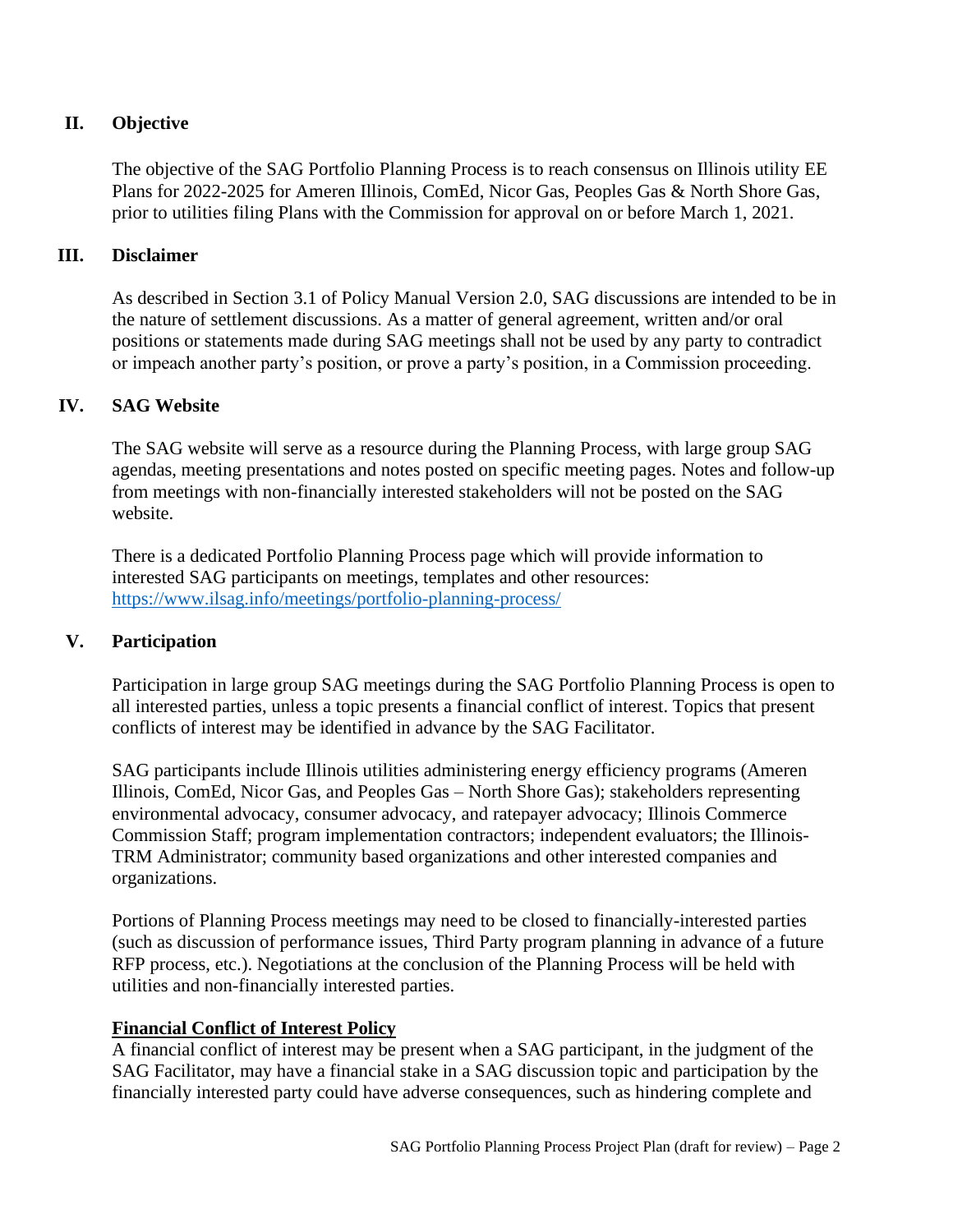frank discussions, or the participant may gain undue advantage or benefit by participating. SAG participants that may have a financial conflict of interest in specific meetings topics must recuse themselves from participating in those meetings or portions of those meetings for relevant topics. Notwithstanding this restriction, the designated agent(s) of a participating utility shall not be considered to have a financial conflict of interest for purposes of participating in SAG discussions. Conflicts may change from time to time.

Topics that may present a financial conflict of interest include, but are not limited to, the following:

- 1. Discussion of proprietary and/or confidential information (e.g., current and prospective program implementers, contractors, and product representatives);
- 2. Current and past program performance (e.g., current program implementers and contractors);
- 3. Future bids (e.g., current and prospective program implementers, potential bidders, and contractors);
- 4. Evaluation performance and proposed changes (e.g., current and prospective independent evaluation contractors); and/or
- 5. Final negotiations on portfolio planning for utility Energy Efficiency Plans.

Prior to the discussion of confidential topic(s), SAG participants may be asked by a utility or utilities to sign a non-disclosure, or confidentiality agreement.

## **VI. SAG Meetings**

This section describes SAG meetings that will take place during the Planning Process, including recurring SAG activities (Section A); large group SAG activities (Section B); and SAG Working Groups (Section C).

# **A. Recurring SAG Activities**

There are a number of topics that require recurring discussion in the SAG, as referenced in the Policy Manual. The SAG Facilitator will organize the following SAG activities related to recurring topics in 2020:

- 1. Quarterly Reports: Schedule quarterly utility-report-outs to SAG twice per year. Quarterly reports will be posted to the SAG website. For quarters where utilities are not presenting to SAG, utility reports will be circulated to SAG participants by email.
- 2. Annual Reports: Schedule annual utility report-outs following the end of each program year (combined with a quarterly report-out). Annual reports will be posted to the SAG website.
- 3. IL-TRM Update Process: Send notice of IL-TRM meetings to the appropriate SAG participants; circulate IL-TRM materials, as requested by the IL-TRM Administrator; update the SAG website with IL-TRM materials; and participate in a discussion of IL-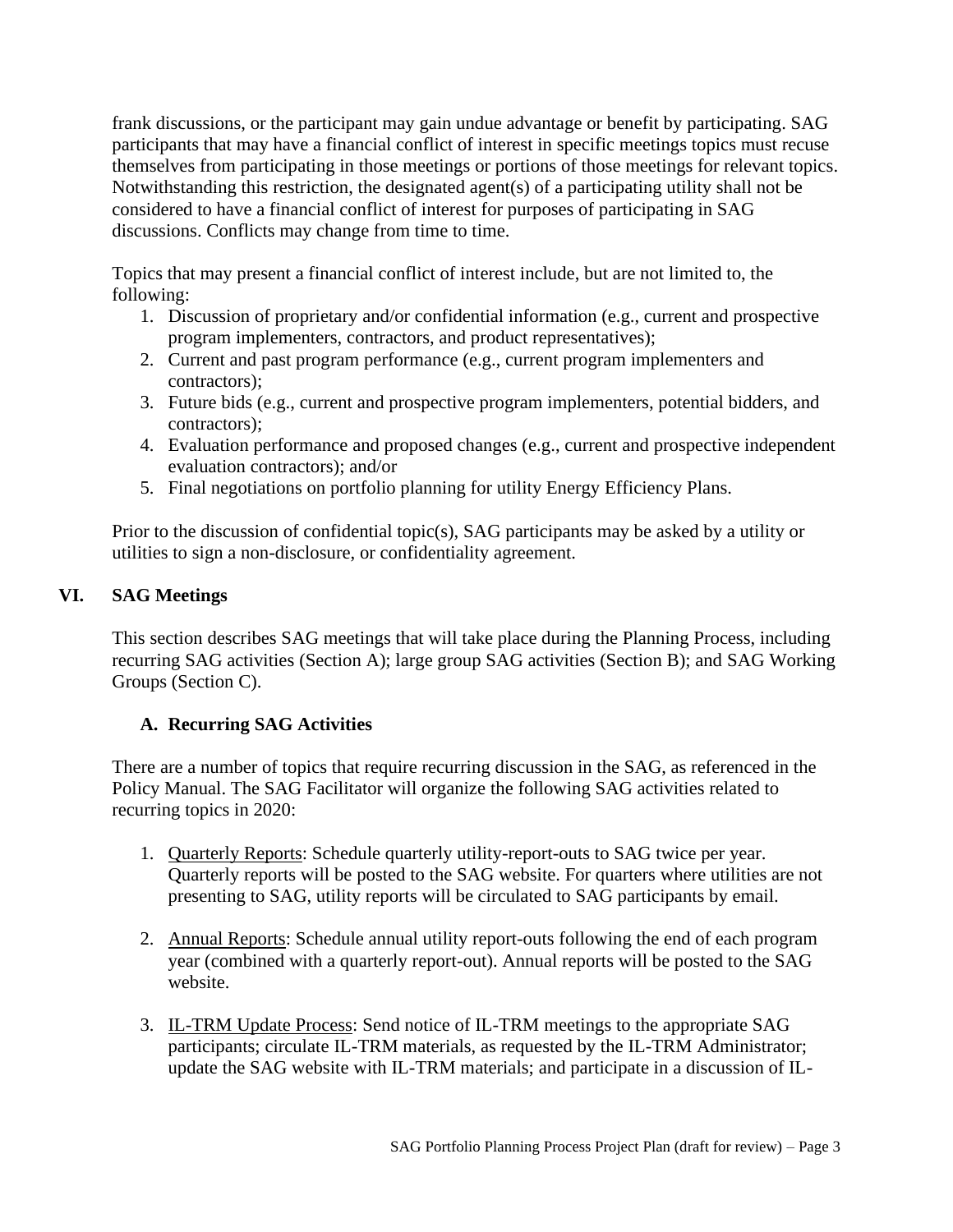TRM priorities prior to the launch of the annual IL-TRM process, organized by the IL-TRM Administrator.<sup>3</sup>

- 4. Evaluation Work Plans: Schedule SAG meeting(s) for evaluators to present an overview of draft EM&V work plans for the upcoming year. Draft EM&V work plans will be posted to the SAG website for review and comment. Notice will be circulated to SAG directing that comments on draft EM&V work plans shall be submitted to utilities, ICC Staff, and evaluators within fifteen (15) business days, or such other timeline mutually agreed to by the Parties. Final EM&V work plans will be posted on the SAG website.
- 5. Evaluation Reports: Draft and final evaluation reports will be posted on the SAG website, as they are made available by independent evaluators.
- 6. Net-to-Gross Updates: Organize and facilitate meeting(s) to discuss Net-to-Gross (NTG) values proposed by independent evaluators by September 1, 2020 with evaluators determining final values by October 1, 2020. Draft and final NTG documents will be posted to the SAG website.
- 7. Adjustable Savings Goals: Organize and facilitate discussions regarding the first updated Adjustable Savings Goal Template for utility programs. One teleconference meeting is planned in early February 2020 for interested stakeholders to review draft gas utility savings goal adjustments. Final Adjustable Savings Goal Templates will be posted on the SAG website on an annual basis.

## **B. Large Group SAG Activities**

The SAG Portfolio Planning Process will kick-off with a two-day meeting in March 2020. Monthly in-person large group SAG meetings will be held through November 2020, excluding August and September. Meetings are anticipated to be closed to negotiating parties (utilities and non-financially interested stakeholders) for final negotiations by mid-November 2020.

See Section IX of this Project Plan for additional information on planned topics for large group SAG meetings.

# **C. SAG Working Groups**

SAG Working Groups are small groups of interested SAG participants that are convened to discuss short-term issues that need resolution. Meetings are convened on an as-needed basis. SAG Working Groups will report-back to the large group SAG following discussions, as needed.

The SAG Facilitator anticipates convening three (3) SAG Working Groups in 2020. A brief summary of each Working Group is below, including planned topics for 2020.

<sup>&</sup>lt;sup>3</sup> The IL-TRM is updated on an annual basis. In 2020 IL-TRM meetings are anticipated to be held from March to October, organized by the IL-TRM Administrator. By April 1, high/medium/low priority topics must be finalized by the IL-TRM Administrator.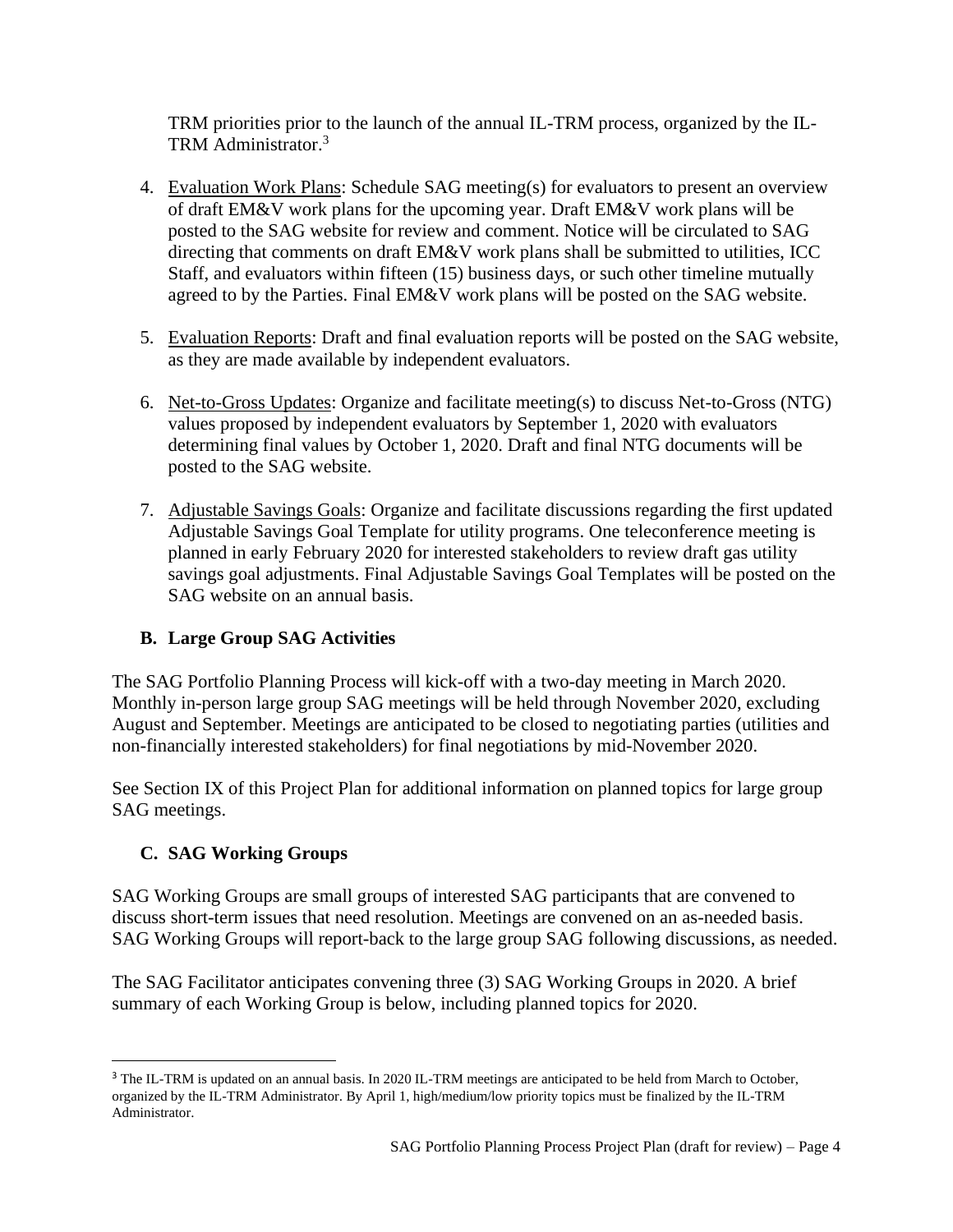## **Non-Energy Impacts Working Group**

Website:<https://www.ilsag.info/nei-working-group/>

## *Purpose:*

The purpose of the Non-Energy Impacts Working Group ("NEI Working Group") is to discuss draft research results from Illinois NEI studies as well as defensible methodologies to use across the state related to calculating non-energy impacts.<sup>4</sup> The NEI Working Group may make recommendations to the Policy Manual Subcommittee or IL-TRM Technical Advisory Committee regarding how NEI results may be included in utilities' reporting, cost-effectiveness analyses, and/or the IL-TRM.

## *Background:*

Non-Energy Impacts (NEIs, also referred to as Non-Energy Benefits or NEBs) include effects from energy efficiency programs or measures, beyond energy savings. Impacts can be either positive or negative. Positive impact examples include increased comfort in participating customer homes and water / wastewater bill savings. An example of a negative impact is increased maintenance requirements to keep equipment operating efficiently.

Navigant, ComEd's evaluator, and Opinion Dynamics, Ameren Illinois' evaluator, are in the process of completing 1) an economic impact study on 2018 energy efficiency portfolios and 2) a non-energy impact study of income qualified programs for the 2018 program year.

## *2018-2019 Activities:*

- A kick-off meeting was held in August 2018 for evaluators to present draft NEI research plans to the Working Group including an opportunity for stakeholder feedback.
- Four meetings were held in 2019, to further discuss NEI study methodologies, economic impact study methodologies, and preliminary results for the economic impact study.

## *2020 Activities:*

The following topics are anticipated in 2020:

- 1. A follow-up discussion on 2018 economic impact study methodologies (action item from Nov. 2019 Working Group meeting).
- 2. Review preliminary results from income qualified NEI studies; discuss if and how results may be included in utilities' reporting, cost-effectiveness analyses, and/or the IL-TRM.
- 3. Review 2019 results from economic impact studies; determine how and when economic impact study results will be reported in future years.

## **Market Transformation Savings Working Group**

Website: [https://www.ilsag.info/mt\\_savings\\_working\\_group/](https://www.ilsag.info/mt_savings_working_group/)

## *Purpose:*

The purpose of the SAG Market Transformation Savings Working Group (MT Savings Working Group) is:

1. To provide a forum to discuss policy issues related to MT savings evaluation and estimation.

<sup>&</sup>lt;sup>4</sup> More information about this Working Group can be found on the SAG website:<http://www.ilsag.info/nei-working-group.html>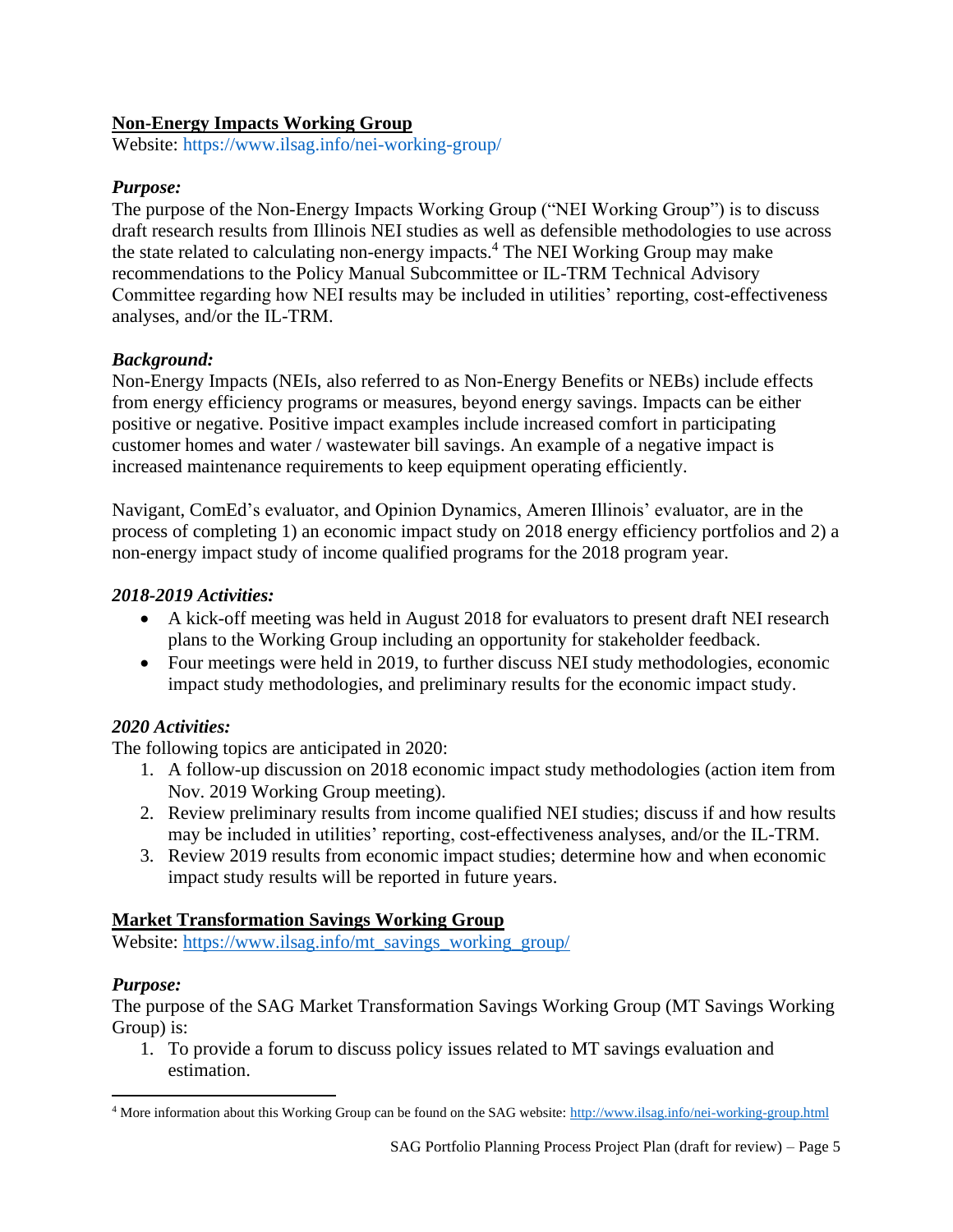- 2. To provide an opportunity to review specific MT initiatives and the data/approach proposed to be used to develop savings, including but not limited to:
	- a. Logic Models;
	- b. Savings/unit;
	- c. Total market unit data collection;
	- d. Natural market baseline data and projections;
	- e. Service territory accounting; and
	- f. The duration of any MT savings credit.
- 3. To reach consensus on savings protocols for MT initiatives that may be included in the IL-TRM.

## *Background:*

Market transformation programs were administered by the Illinois Department of Commerce and Economic Opportunity from 2008 – 2017. Per the Future Energy Jobs Act, the administration of these programs shifted to the utilities on June 1, 2017. Illinois utilities formed a utility collaborative (Midwest Market Transformation Collaborative) to further discuss market transformation and invite utilities throughout the Midwest to participate. The SAG Working Group will address Illinois-specific market transformation topics as described in the purpose section above.

#### *2019 Activities:*

- The MT Savings Working Group launched in March 2019. Six meetings were held in 2019. Meetings from March to August focused on reaching agreement on the *Framework for Estimating Market Transformation Savings Whitepaper*, which was included as an attachment in IL-TRM Version 8.0.
	- o Final Framework: [Attachment C to IL-TRM Version 8.0: Framework for](https://s3.amazonaws.com/ilsag/MT_Savings_Paper_Final_08-23-2019.pdf)  [Counting Market Transformation Savings in Illinois \(August 23, 2019\)](https://s3.amazonaws.com/ilsag/MT_Savings_Paper_Final_08-23-2019.pdf)
- The November 2019 meeting focused on discussing code study results, teeing up open market transformation policy issues, and an update from utilities on the Midwest Market Transformation Collaborative.

#### *2020 Activities:*

Quarterly meetings are anticipated in 2020 to discuss resolution of policy issues related to market transformation; Illinois-specific market transformation business plans developed by the Midwest Market Transformation Collaborative; and other market transformation topics, as needed.

## **Midstream-Upstream Working Group**

Website:<https://www.ilsag.info/midstream-upstream-working-group/>

## *Purpose:*

The purpose of the SAG Midstream-Upstream Working Group is to provide a forum to discuss midstream and upstream energy efficiency opportunities in preparation for utilities developing their 2022-2025 EE Plans. The goal of this Working Group is 1) to learn from successful initiatives in other jurisdictions and 2) to identify measure(s) that may provide an opportunity for utilities to claim higher electric and gas savings at lower cost.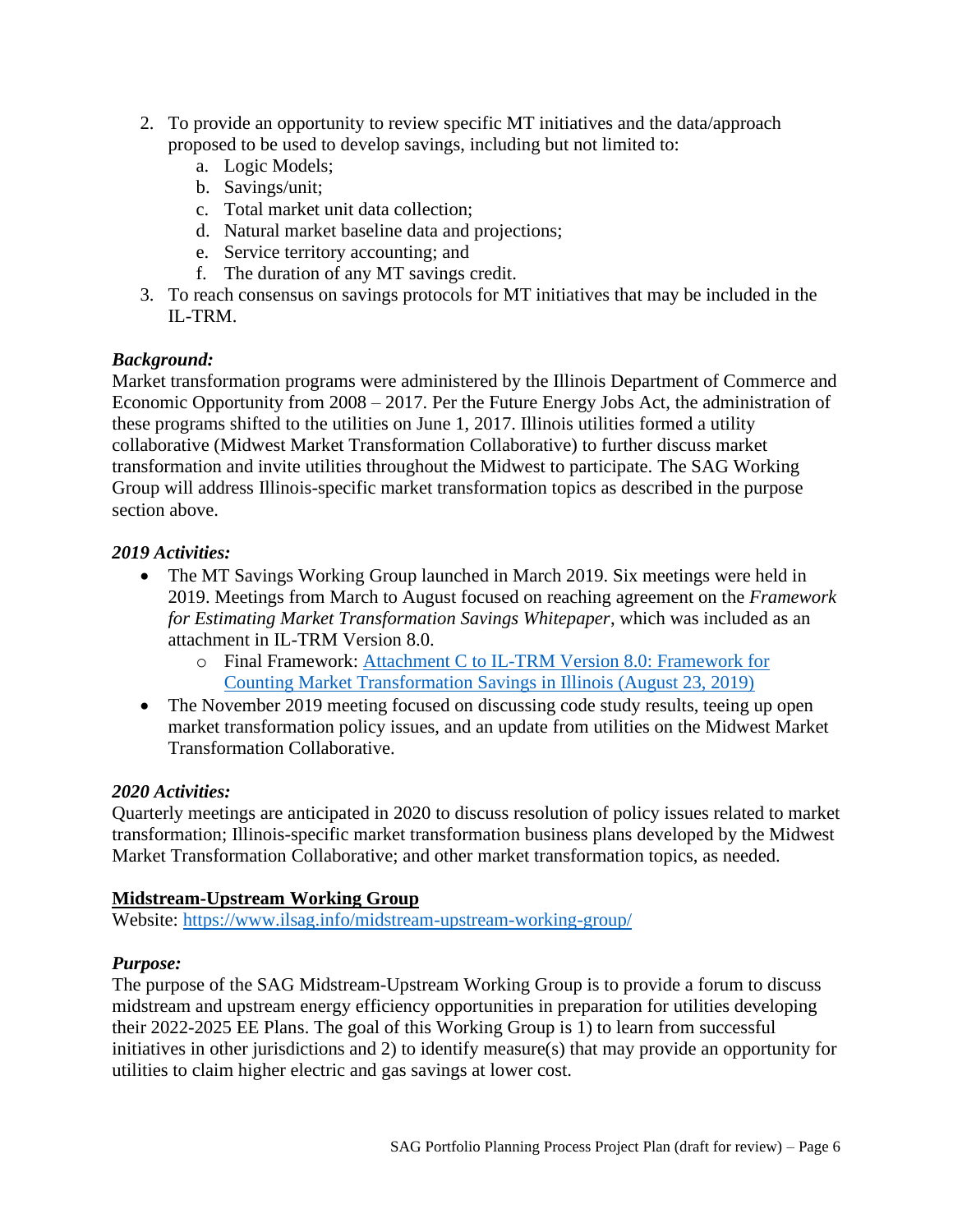## *Background:*

In recent EE Plan portfolios Illinois utilities have offered energy efficiency programs to both midstream networks (incentives going to equipment distributors and/or contractors) and upstream networks (incentives going to manufacturers or retailers). There is interest from both stakeholders and utilities in exploring additional opportunities to move programs from a traditional downstream approach (incentives going directly to consumers or businesses) to a midstream or upstream program approach.

#### *2020 Activities:*

- 1. Discuss midstream/upstream planning for the next EE Plan portfolio (2022-2025), including:
	- Researching and identifying midstream and/or upstream measure(s) that will allow utilities to claim higher electric savings at lower cost, in considering cumulative persisting savings goals required for Illinois electric utilities;
	- Researching and identifying midstream and/or upstream measure(s) that will allow utilities to claim higher gas savings at lower cost; and
- 2. Invite other jurisdiction(s) to present midstream and/or upstream program successes to the Working Group.

### **VII. Negotiations**

Final planning Process negotiations will be held with utilities and non-financially interested stakeholders. Utilities may require the execution of non-disclosure or confidentiality agreements with negotiating parties. Negotiations are anticipated to conclude with the execution of stipulated agreements, that may be filed in individual utility Energy Efficiency Plan dockets

The SAG Facilitator will organize negotiation meetings, with facilitated mediation as needed. The SAG Facilitator will be responsible for tracking issues and organizing all stipulated agreement documents.

## **VIII. Coordination with Income Qualified EE Advisory Committees**

There are two advisory committees focused on income qualified / income eligible energy efficiency programs in Illinois, separate from SAG – one in Ameren Illinois' service territory (Income Qualified South Advisory Committee) and one in northern Illinois, for ComEd, Nicor Gas, Peoples Gas & North Shore Gas (Income Qualified North Advisory Committee).<sup>5</sup> The mission of both Committees is to convene and receive input from Community-Based Organizations (CBOs), implementation contractors, utilities administering income qualified energy efficiency programs in Illinois and other interested stakeholders on pressing energy needs facing income qualified customers and to develop energy efficiency programs that help address these needs.

The SAG Facilitator will work with the IQ Advisory Committee Facilitation Team<sup>6</sup> to ensure there is coordination with community-based organizations and IQ Advisory Committee

<sup>&</sup>lt;sup>5</sup> See Income Qualified EE Advisory Committee website:<http://iqadvisorycommittee.com/>

<sup>6</sup> Future Energy Enterprises facilitates the Income Qualified EE Advisory Committees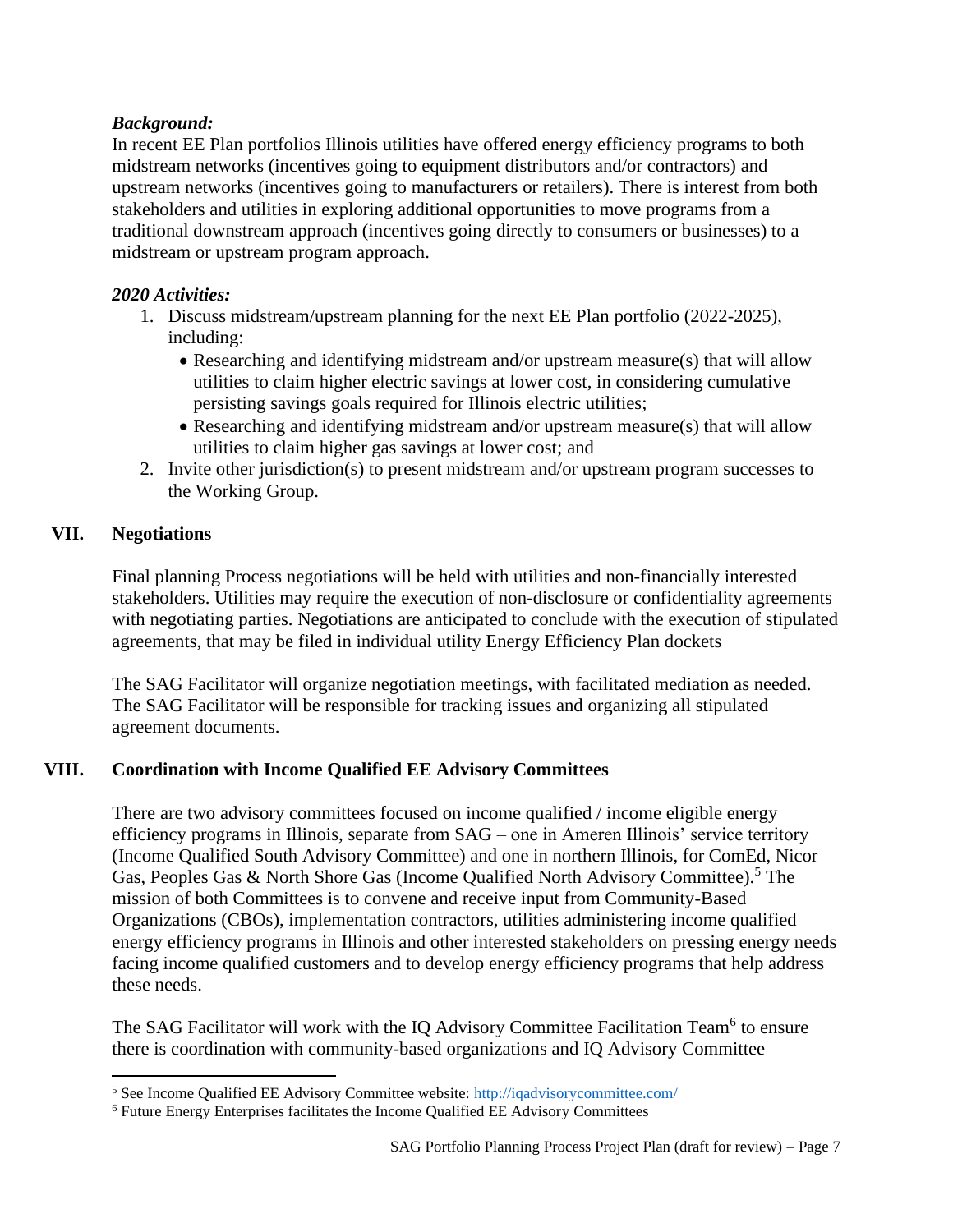participants on the SAG Portfolio Planning Process. The purpose of this coordination is to ensure that community-based organizations and other stakeholders that do not traditionally engage within the SAG process have an opportunity to provide feedback on all programs including income qualified / income eligible programs and ideas for the utilities to consider in developing the 2022-2025 EE Plans.

SAG will hold joint meetings with the IQ North Advisory Committee during key steps to the SAG process, including:

- *May:* **Energy Efficiency Ideas**
	- o Wed. May 13 (SAG-IQ North joint meeting, Chicago, afternoon)
- *June:* **Utilities Respond to Energy Efficiency Ideas**
	- o Wed. June 17 (SAG-IQ North joint meeting, Chicago, afternoon)
- *October:* **Utilities Present Draft EE Portfolio Plans** o Wed. Oct. 14 (SAG-IQ North joint meeting, Chicago, afternoon)
- *November:* **Initial Stakeholder Feedback on Draft EE Portfolio Plans**
	- o Thurs. Nov. 5 (SAG-IQ North joint meeting, Chicago, afternoon)

The IQ Facilitation Team will coordinate with IQ South Advisory Committee participants and Ameren Illinois on proposed energy efficiency ideas and feedback from community-based organizations on the Ameren Illinois 2022-2025 EE Plan Portfolio.

## **IX. SAG Planning Process Topics and Schedule**

This section describes the SAG schedule and topics for 2020 and the tentative schedule and topics for 2021.

## **2020 Schedule**

#### **January 2020**

- 1. **Fri. Jan. 17 (teleconference)** SAG Facilitator presents overview of 2020 SAG schedule and milestones for Planning Process
- 2. **Tues. Jan. 28 (Springfield, IL)** Weatherization Meeting focused on IHWAP

## **February 2020**

- 1. **Tues. Feb. 4 (teleconference)** Gas utilities present draft adjustable savings goals for 2020
- 2. **Thurs., Feb. 6 (teleconference)** ComEd baseline study results
- 3. **Mon., Feb. 10 (teleconference)** Follow-up on Cumulative Persisting Annual Savings policy questions and cannabis considerations for EE
- 4. **Thurs. Feb. 13 (teleconference)** Market Transformation Savings Working Group Q1 Meeting

#### **March 2020**

- 1. **Thurs. March 5 (teleconference)** Non-Energy Impacts Working Group
- 2. **Friday, March 6 (teleconference)** Midstream-Upstream Working Group
- 3. **Tues. March 10-Wed. March 11 (Chicago)**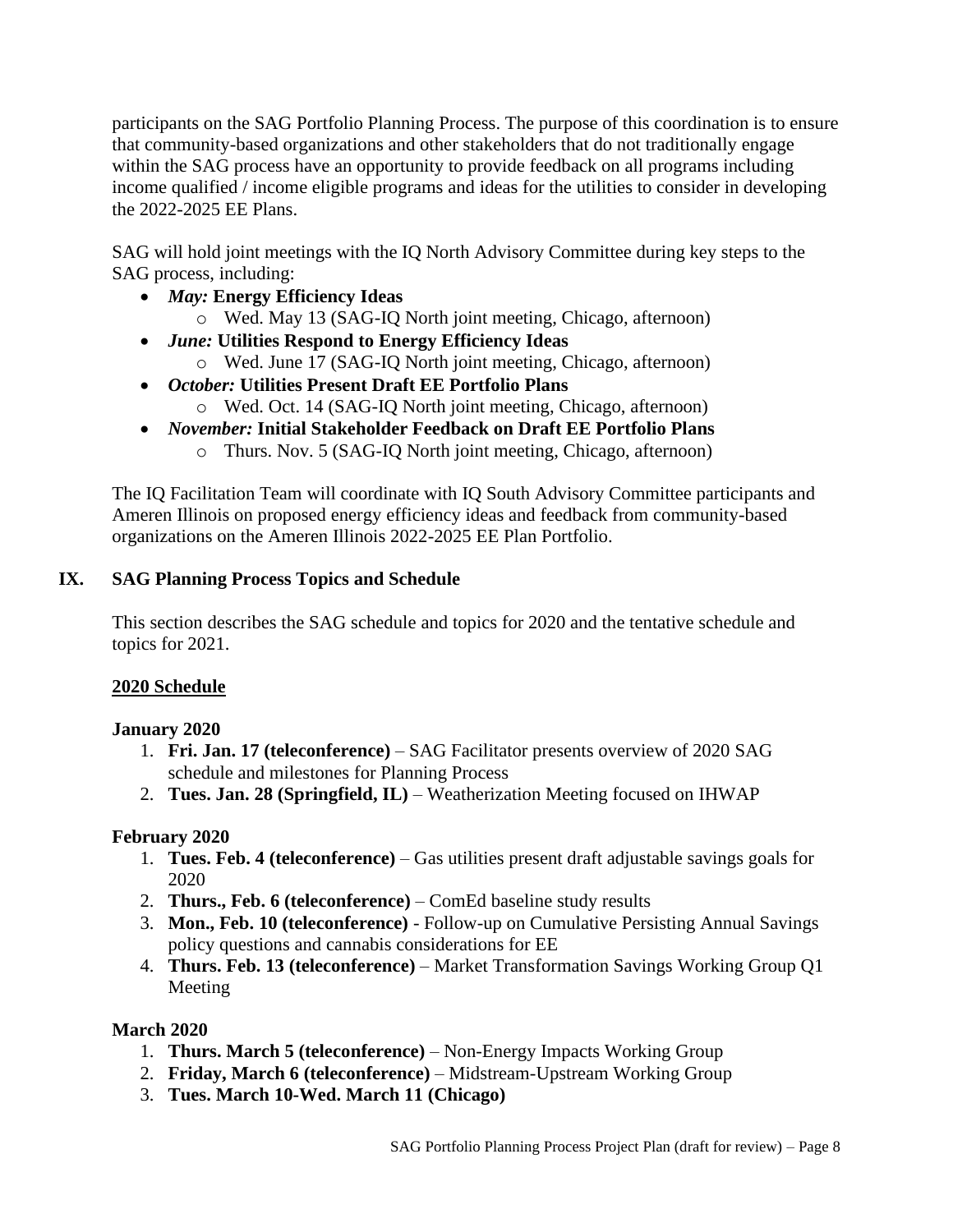- a. Planning Process Kick-off
- b. Utility Presentations on EE Portfolios
	- i. Utilities present results of 2019 EE Portfolios + overview of current EE Portfolios to inform Portfolio Planning Process
	- ii. Utilities report-out on emerging tech / research & development
	- iii. Ameren IL Market Development Initiative report-out

### **April 2020**

- **1. Key Deliverables**
	- **a. April 1:** Energy Efficiency Ideas Due

## **2. Tues. April 14 – Wed. April 15 Meetings (Springfield)**

- a. Discuss TRC non-measure level inputs (e.g. carbon adder, benefits adder, etc.)
- b. Follow-up on Cumulative Persisting Annual Savings policy questions, from Nov. 20 SAG meeting
- c. Evaluation topics Advanced Metering Infrastructure (AMI) data; etc.
- d. On-Bill Financing update presentation from Slipstream on successful approaches in other jurisdictions
- e. Diversity and other EE portfolio metrics
- 3. **Tues. April 28 (teleconference)** Midstream Working Group

#### **May 2020**

- **1. Tues., May 5 (teleconference)**  Non-Energy Impacts Working Group
- **2. Tues. May 12-Wed. May 13 (Chicago)**
	- **a. Tues. May 12:** Stakeholder presentations to SAG Energy Efficiency Ideas
	- b. **Wed. May 13**:
		- i. *Morning:* Continued stakeholder presentations to SAG Energy Efficiency Ideas
		- ii. *Afternoon:* Joint meeting with SAG and IQ North Committee. Energy efficiency ideas presented to northern Illinois utilities from IQ North Committee participants.
- 3. **Tues., May 19 (teleconference)** Market Transformation Savings Working Group Q2 Meeting

#### **June 2020**

- **1. Tues. June 2 (teleconference)**  Midstream Working Group
- **2. Tues. June 16 – Wed. June 17 Meeting (Chicago)**
	- **a. Tues. June 16:**
		- i. Utilities respond to stakeholder feedback and ideas presented in May
		- ii. Utilities provide an update on 2019 evaluation results, if needed are there findings from 2019 evaluations that may result in changes to programs?
		- iii. Evaluation topics
	- b. **Wed. June 17**:
		- i. *Morning:* Continued SAG discussion on planning process topics
		- ii. *Afternoon:* Joint Meeting with SAG and IQ North Committee Northern Illinois utilities respond to IQ feedback and ideas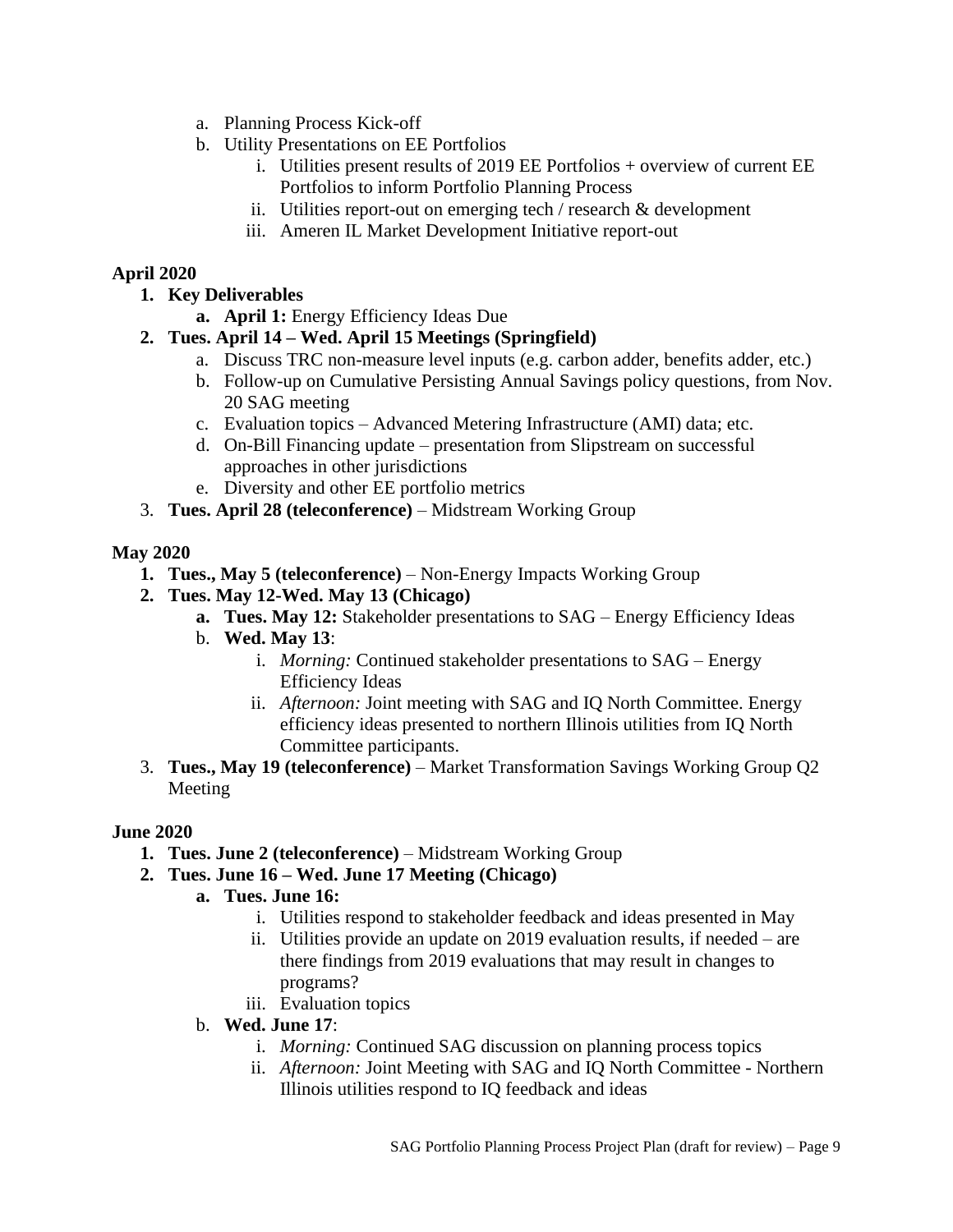- 1. Ameren Illinois Workforce Development Research Report-Out (SEDAC)
- 2. IQ North Advisory Committee Workforce Development Working Group Report-Out
- 3. **Tuesday, June 23 (teleconference)**  ComEd Potential Study results
- 4. **Monday, June 29 (teleconference)**  Ameren Illinois Potential Study results

## **July 2020**

- **1. Tues. July 21 (Chicago)**
	- a. Planning Process topics TBD
- 2. **Wed. July 22** Market Transformation Savings Working Group Q3 Meeting (Chicago)
- 3. **July 28 (teleconference)** Peoples Gas & North Shore Gas Potential Study results

## **August 2020**

• No SAG meetings – utilities preparing draft EE Plan Portfolios for discussion in September.

## **September 2020**

- 1. **Tuesday, September 21 (teleconference)** Market Transformation Savings Working Group Q4 Meeting
- 2. **September Net-to-Gross (NTG) Process** to review evaluator NTG recommendations and reach consensus on NTG ratios for the program year beginning Jan. 1, 2021. Teleconference meetings will be held on:
	- a. Thursday, Sept. 3
	- b. Friday, Sept. 11
	- c. Friday, Sept. 18
	- d. Friday, Sept. 25

## **October 2020**

- 1. **Tues. Oct. 13 – Wed. Oct. 14 Meetings** (Chicago)
	- a. Utilities present draft EE Plan Portfolios, including budget allocation and savings goals.
	- b. Brief quarterly updates from utilities
	- c. **Wed. Oct. 14**:
		- i. *Morning:* Continued SAG discussion on planning process topics
		- ii. *Afternoon:* Joint Meeting with SAG and IQ North Committee Utilities present draft IQ programs/initiatives

## **November 2020**

- 1. **Wed. Nov. 4 – Thurs. Nov. 5 Meetings** (Chicago):
	- a. Stakeholder feedback on draft EE Plan Portfolios
	- b. **Thurs. Nov. 5**:
		- i. *Morning:* Continued SAG discussion on planning process topics
		- ii. *Afternoon:* Joint Meeting with SAG and IQ North Committee Feedback on northern Illinois utility draft EE Plan Portfolios, for IQ programs/initiatives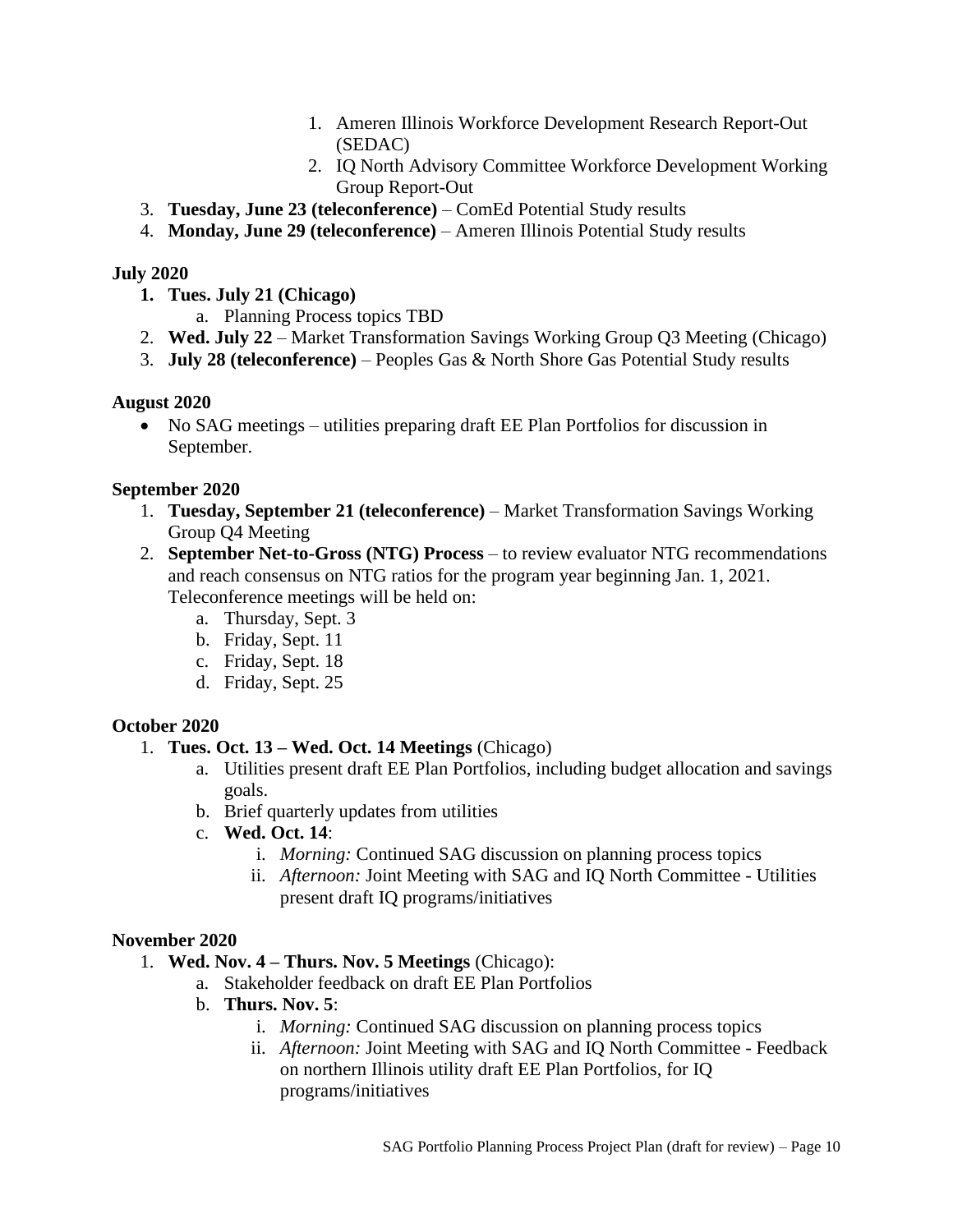2. **Mid-November:** Kick-off final negotiation meetings between utilities and nonfinancially interested stakeholders, organized by the SAG Facilitator.

### **December 2020**

- 1. Final negotiation meetings continue.
- 2. **Dec. 1-2 (teleconference meetings)** Evaluators present EM&V Work Plans for 2021 programs
- 3. **Tues. Dec. 8 (teleconference)** Non-Energy Impacts Working Group

## **2020 Evaluation Topics**

There are a number of evaluation topics that SAG participants are interested in discussing, as referenced in the northern Illinois utility settlement stipulations approved by the Commission in fall 2017, among other places. Evaluation topics will be scheduled within large group SAG meetings. Topics that may present a conflict will be discussed separately with utilities and nonfinancially interested stakeholders.

Evaluation topics may include:

- 1. Reviewing how evaluation contractors are hired/selected, how frequently they are or should be changed;
- 2. Opportunities for more integration of EM&V work across utility service territories;
- 3. The level of emphasis on different kinds of evaluation (process vs. impact, NTG vs. other, peak vs. energy, value of NEBs, etc.);
- 4. Opportunities for better leveraging AMI data, including the potential uses of such data;
- 5. Opportunities for better integration and prioritization of evaluation research w/ the IL-TRM update process;
- 6. Discuss best practices for when program evaluations shall be controlled trials or quasiexperimental design methods;
- 7. Concerns and considerations related to cyber security, customer data and data privacy;
- 8. Savings that can be claimed based on net market effects;
- 9. Evaluation considerations for income qualified programs; and
- 10. EM&V approaches for R&D pilots and/or R&D programs.

## **2021 Topics List**

Following the conclusion of the SAG Portfolio Planning Process and utilities filing EE Plans with the Commission for approval, SAG may not hold regular meetings due to open Commission dockets. The schedule and list of topics for 2021 is tentative and is shared within this Project Plan for illustrative purposes. A detailed SAG 2021 Plan will be developed during the fourth quarter of 2020, however specific meeting timing will depend on when EE Plan dockets are closed.

- 1. **January 2021:** Negotiations finalized for 2022-2025 EE Plans
- 2. **Jan. 2021 (teleconference):** SAG Facilitator presents final draft 2021 SAG Plan.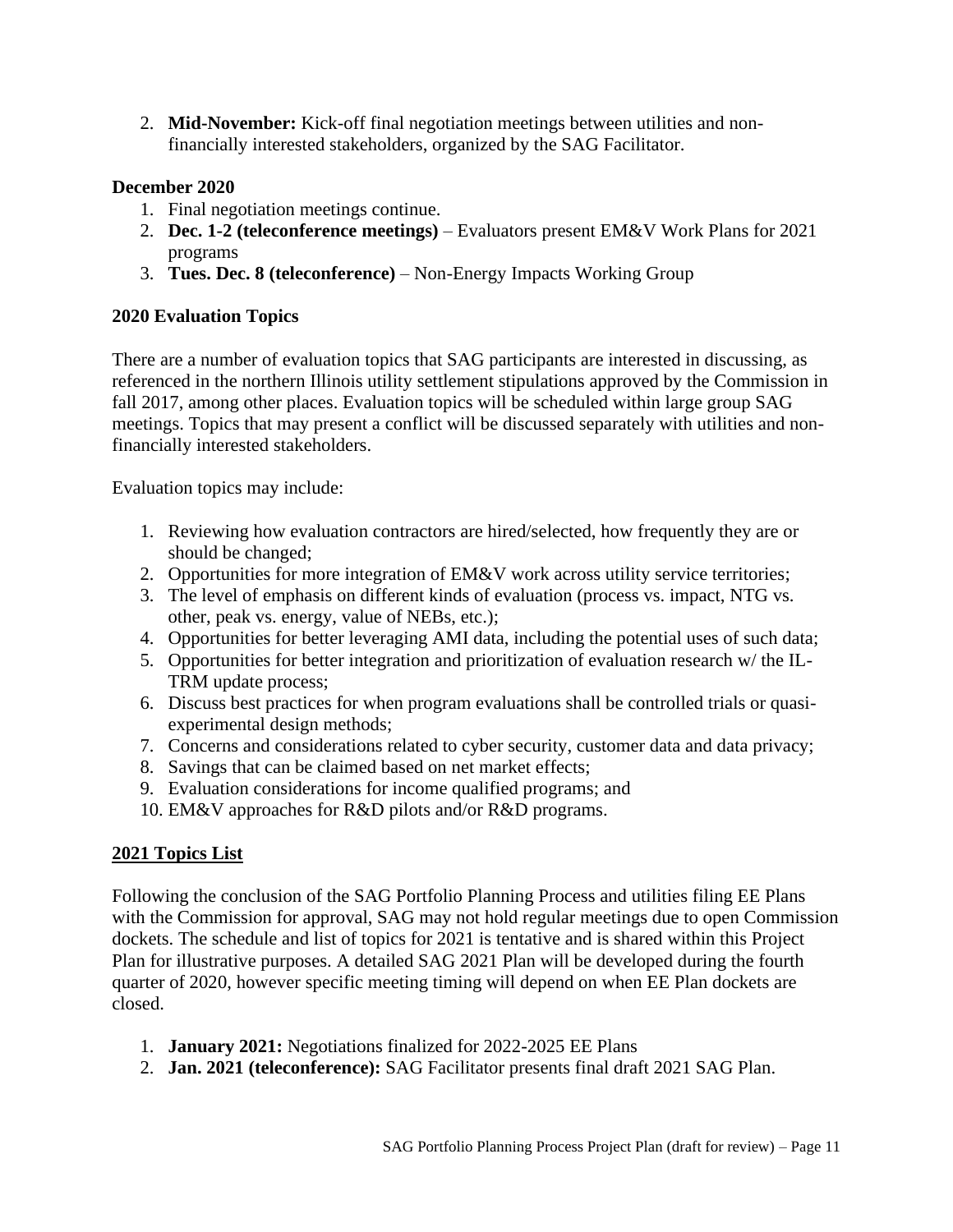- 3. **Feb. 2021 (teleconference):** Gas utility adjustable savings goal presentation for 2021 adjustments.
- **4. May 2021 (in-person):** 
	- $\circ$  Utilities report-out on 2020 program year + Q1 2021.
	- o Breakthrough Equipment Process overview by utilities (per new Policy Manual definition that goes into effect in 2022).
- 5. **July 2021 (in-person):** Topics TBD
- 6. **Sept. 2021 (teleconferences):** Annual NTG update process for 2022 program year.
- 7. **Oct. 2021 (in-person):** Topics TBD
- 8. **Dec. 2021 (in-person):** Utility report-out on Q3 2021 progress + overview of 2022 portfolios.
- 9. **Dec. 2021 (teleconferences):** Evaluators present draft EM&V work plans for 2022 program year.

## **X. Energy Efficiency Ideas Process**

The Planning Process will include an opportunity for stakeholders to share energy efficiency ideas for utilities to consider in developing their 2022-2025 EE Plans.

SAG participants are invited to propose Energy Efficiency Ideas, including:

- 1. Feedback on current portfolios, focused on suggested changes for the 2022-2025 EE Plans;
- 2. Stakeholder ideas/approaches for utility consideration, such as program approaches or new measures that have been successfully implemented in other jurisdictions; and
- 3. Innovative ideas that could be researched during the next EE Plan cycle by utilities, evaluators, SAG, or another advisory group (IL-TRM Technical Advisory Committee; Income Qualified EE Advisory Committee).

Due dates:

• Stakeholders submitting ideas/approaches and/or innovative ideas will be required to complete the "Energy Efficiency Ideas Template", due by April 1, 2020.

The SAG Facilitator will organize a small group Review Committee to review stakeholder ideas/approaches to determine 1) if additional follow-up is needed on submittals and 2) if utilities' have already implemented the idea submitted. The Review Committee will be open to utilities and non-financially interested stakeholders.

Stakeholders are expected to make a good faith effort to fill out as much information as possible in the template by the due date. The SAG Facilitator may follow-up and request additional information after templates are submitted. Templates submitted after the April 1 deadline may not be considered due to time constraints.

Energy Efficiency ideas for consideration during the 2022-2025 EE Plan Portfolios will be presented to SAG in May. Utilities will respond to feedback and ideas in June.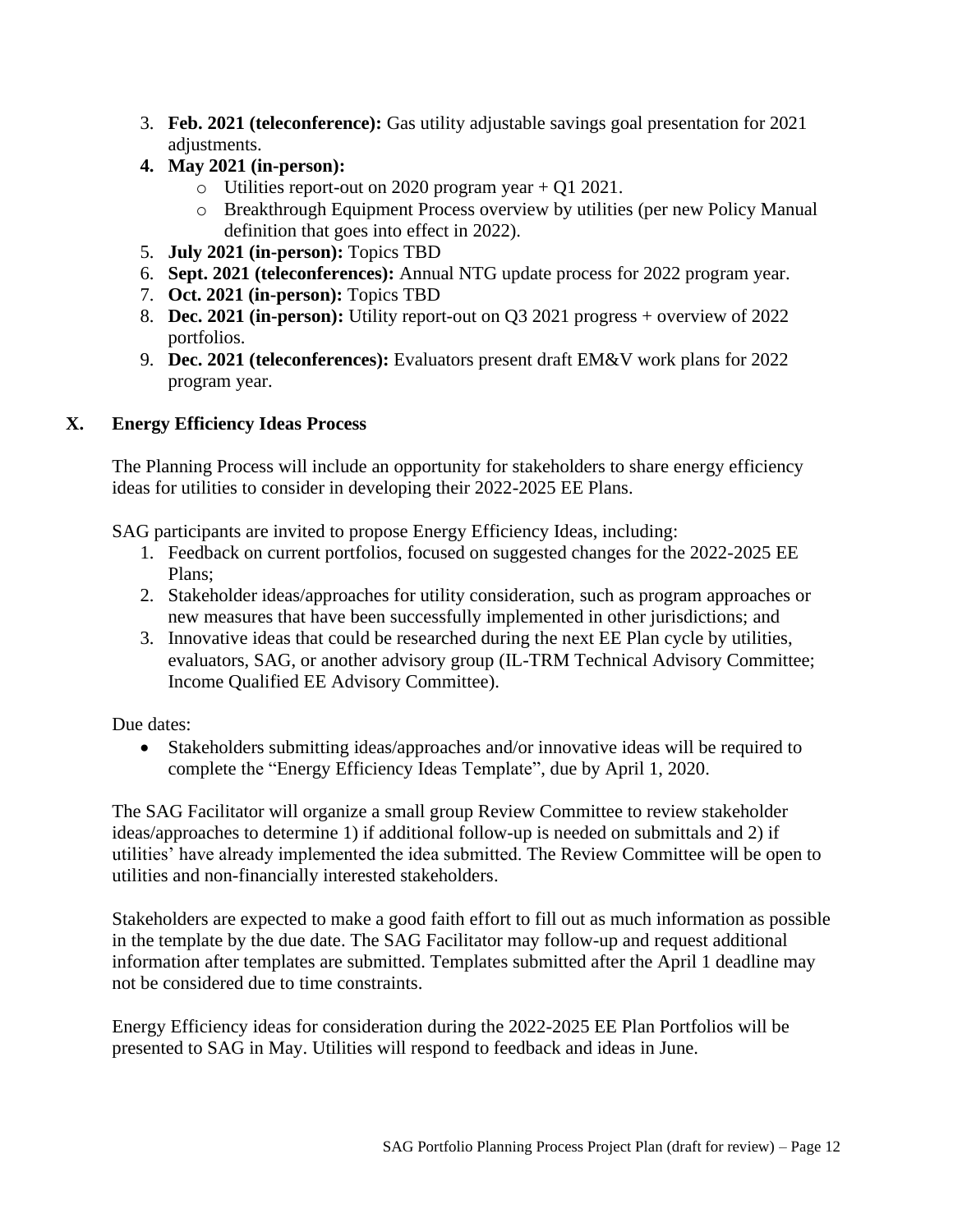# **XI. SAG Facilitator Deliverables**

SAG Facilitator deliverables are described in Table 1 below. Additional tasks may be identified throughout the Planning Process, as time and resources permit.

| <b>Table 1: SAG Facilitator Deliverables</b> |                                                                                                                                                                                                                                               |                                                                                                                                  |                                                                                            |  |  |
|----------------------------------------------|-----------------------------------------------------------------------------------------------------------------------------------------------------------------------------------------------------------------------------------------------|----------------------------------------------------------------------------------------------------------------------------------|--------------------------------------------------------------------------------------------|--|--|
| <b>Task</b><br>No.                           | <b>Deliverable</b>                                                                                                                                                                                                                            | <b>Review and Approval</b>                                                                                                       | <b>Due Date</b>                                                                            |  |  |
| $\mathbf{1}$                                 | Finalize 2020 SAG Portfolio Planning Process<br>Project Plan and schedule                                                                                                                                                                     | Present high-level<br>overview of 2020<br>activities to SAG;<br>circulate final draft<br>Project Plan for review<br>and comment. | Draft circulated by<br>January 17, 2020; final<br>version completed by<br>January 31, 2020 |  |  |
| $\overline{2}$                               | Outreach to potential Planning Process<br>participants                                                                                                                                                                                        | N/A                                                                                                                              | During Q1 2020 -<br>completed by March 2,<br>2020                                          |  |  |
| $\overline{3}$                               | Outreach to prior EE Plan docket intervenors,<br>to provide notice of SAG Portfolio Planning<br>Process                                                                                                                                       | N/A                                                                                                                              | During Q1 2020 -<br>completed by March 2,<br>2020                                          |  |  |
| $\overline{4}$                               | Finalize Planning Process Templates, including<br>1) Stakeholder feedback template and 2)<br>Stakeholder ideas template. Stakeholder<br>feedback and ideas are due by April 1, 2020,<br>and will be presented during the May SAG<br>meetings. | Develop with feedback<br>from utilities and non-<br>financially interested<br>stakeholders                                       | By February 14, 2020                                                                       |  |  |
| 5                                            | Organize and facilitate regular meetings with<br>utility planners, approximately one (1) month<br>prior to each large group SAG meeting.                                                                                                      | N/A                                                                                                                              | Monthly or as needed,<br>beginning in February<br>2020                                     |  |  |
| 6                                            | Finalize stakeholder questions on current<br>portfolios (to inform the March 2020 SAG<br>meetings)                                                                                                                                            | Develop with feedback<br>from utilities and non-<br>financially interested<br>stakeholders                                       | By February 10, 2020                                                                       |  |  |
| $\boldsymbol{7}$                             | Finalize Portfolio Plan templates (to inform the<br>October 2020 SAG meetings where utilities<br>will present draft EE Plan Portfolios)                                                                                                       | Develop with feedback<br>from utilities and non-<br>financially interested<br>stakeholders                                       | By June 1, 2020                                                                            |  |  |
| 8                                            | Facilitate the circulation of non-disclosure or<br>confidentiality agreements to non-financially<br>interested stakeholders                                                                                                                   | N/A                                                                                                                              | Draft NDAs circulated by<br>March 2; final execution<br>by April 1                         |  |  |
| $\overline{9}$                               | Facilitate the circulation of confidential 2022-<br>2025 EE Plan Portfolio utility batch files to<br>non-financially interested stakeholders                                                                                                  | N/A                                                                                                                              | By October 7, 2020                                                                         |  |  |